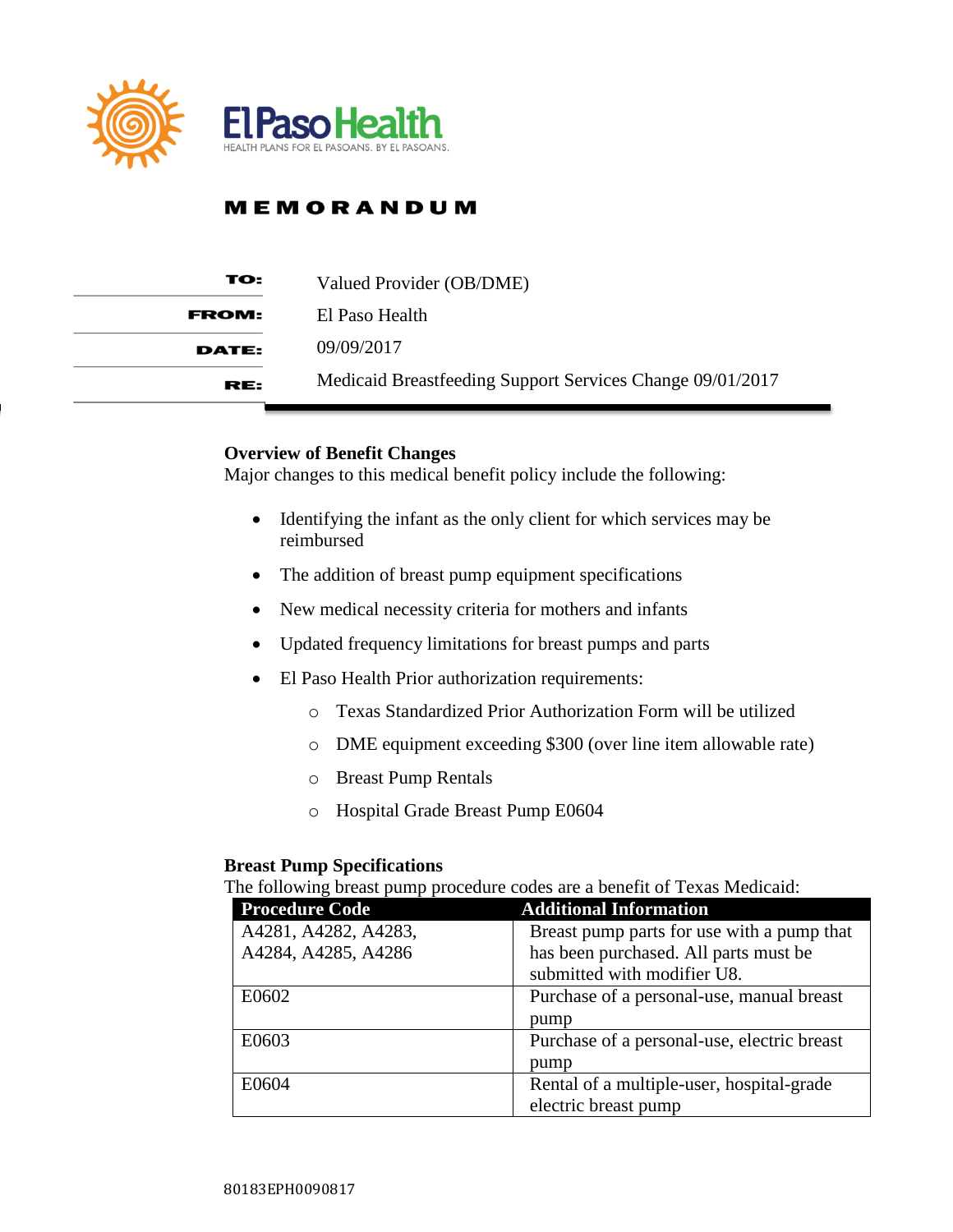

All breast pumps must meet the following specifications:

- Comply, be registered, and be cleared with the Federal Drug Administration (FDA)
- Allow for pumping sessions to be efficiently completed within 30 minutes
- Be adaptable for several sizes of breast shields (flanges), including larger sizes, so as to accommodate different sizes of breasts and nipples
- Have an adjustable and wide-range of suction pressure at the breast shield during use, typically from 30 millimeters of mercury up to 250 millimeters of mercury (mm Hg)
- Have a mechanism or written guidelines to prevent or instruct the user from achieving a vacuum level over 250 mm Hg
- Be portable

#### **Personal-Use Breast Pump (Manual and Electric) Specifications**

Each type of personal-use breast pump must meet the following specifications:

- Manual breast pump
- Include an independent milk collection bottle. The pump cylinder must not be the milk-collecting container.
- Electric breast pump
- Be adaptable for simultaneous pumping of both breasts (double-collection)
- Have an adjustable suction pressure range necessary for preventing nipple trauma
- Automatically cycle with an adjustable variable cycling rate, typically 30 to 60 or more cycles per minute
- Include a battery option and adapter to be used as an alternate power source when electricity is not immediately available

*Note: Personal-use, single-collection electric pumps cannot simultaneously pump both breasts. Single-collection pumps are not recommended, as they are neither effective in maintaining a long-term milk supply nor efficient when pumping during short periods, such as work breaks. Double-collection breast pumps are*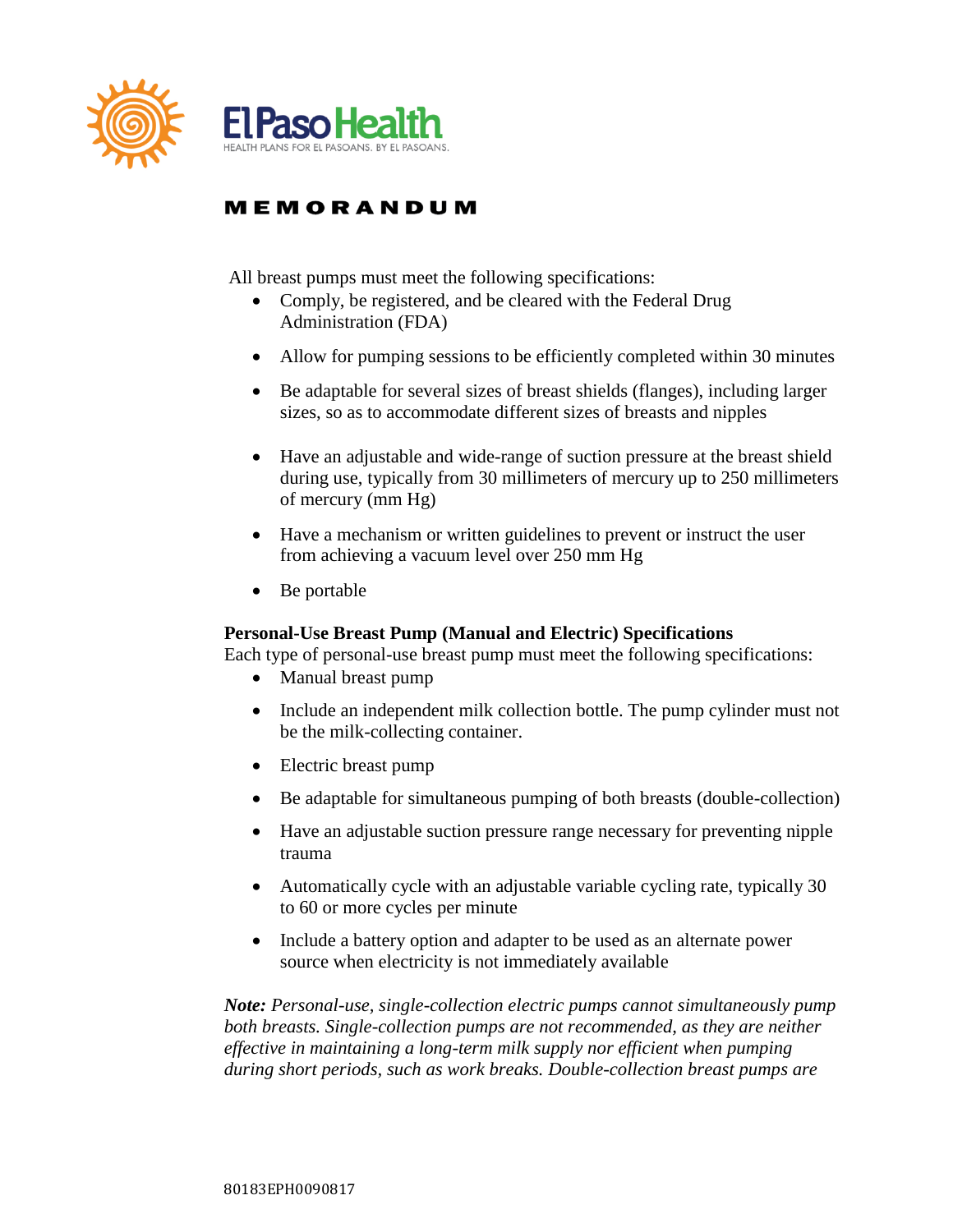

*the standard personal-use electric pump recommended by Texas Medicaid for breastfeeding infants and mothers.* 

### **Hospital-Grade Electric Breast Pump Specifications**

A hospital-grade electric breast pump must meet the following specifications:

- Be adaptable for simultaneous pumping of both breasts with an adjustable suction for preventing nipple trauma
- Automatically cycle with adjustable or variable cycling that closely mimics the suckling action of an infant, typically a rate of 30 to 60 or more cycles per minute
- Electrical (AC and/or DC) with a piston-driven motor
- Include an adapter to be used as an alternate power source when electricity is not immediately available
- Must not allow milk to contact the housing unit or internal pump-motor at any time when the multiple-user pump is used per manufacturer's instructions

### **Breast Pump Kit Specifications**

A breast pump kit is included in the purchase or rental of a breast pump, and is not separately reimbursed. Kits should include the following:

- Breast shields (flanges) that are adjustable and flexible, or flanges that are available in several different sizes if rigid, including larger sizes
- All accessories necessary for pumping two breasts simultaneously for electric pumps, or at least one breast manually for manual handle-squeeze pumps
- All parts necessary to easily convert an electric pump to a manual pump (e.g., piston cylinder assembly and pump connector; manual pump adapter; conversion kit)
- At least two extra sets of membrane and valve replacements
- At least one extra diaphragm replacement for closed-system pumps
- At least two collection bottles with spill-proof standard size caps, that are bisphenol-A (BPA) and DEHP-free
- Accessories and supplies must be compatible with the pump provided. Materials must be of durable quality for withstanding repeated boiling, washing, and pumping use.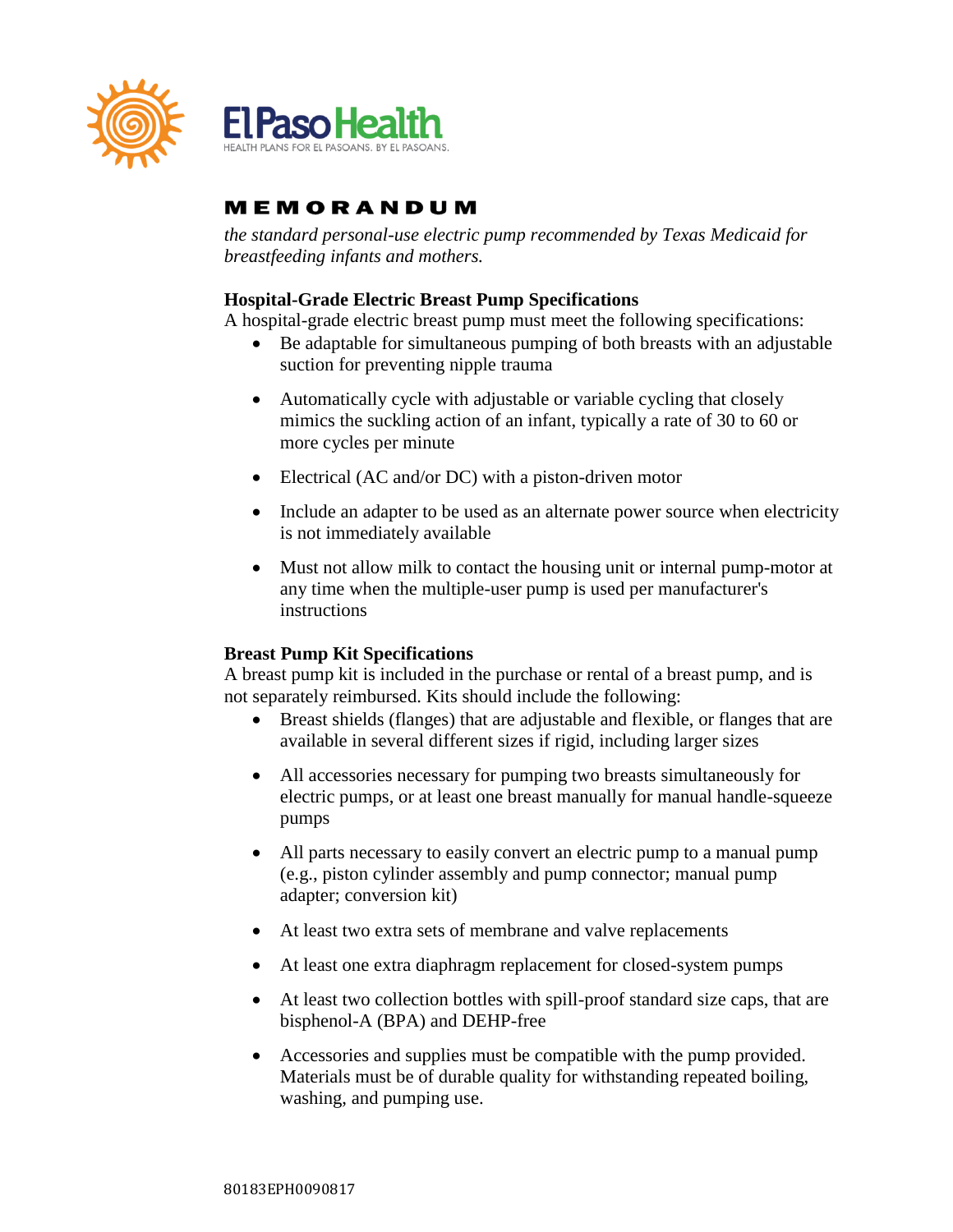

### **Medical Necessity Criteria**

Breastfeeding is encouraged as a means to prevent various illnesses and conditions and to promote the health and wellness of mothers and infants. In some circumstances, breast pumps may be medically necessary for breastfeeding.

### **Personal-Use Manual Breast Pump Criteria**

Manual breast pumps (procedure code E0602) are appropriate for short-term or occasional uses related to, but not limited to, any of the following:

- Infrequent separation from infants; such as mothers who work or go to school part-time for less than 10 hours per week, and who do not meet criteria for electric or hospital-grade pumps.
- Resolving brief uncomplicated periods of plugged duct
- Short-term concerns of mild engorgement
- Flat, retracted, or inverted nipples, and the mother does not meet the criteria for electric or hospital-grade pumps
- Cracked or fissured nipples, and the mother does not meet the criteria for electric or hospital-grade pumps

*Note: Manual breast pumps are not recommended for pumping on a regular basis, or for attempting to establish a milk supply.* 

#### **Personal-Use Electric Breast Pump Criteria**

Personal use double-collection electric breast pumps (procedure code E0603) are for mothers and infants who are breastfeeding with limited, minor, or no complications. Personal-use double-collection electric breast pumps are recommended for pumping and maintaining a milk supply related to, but not limited to, any of the following:

- Regular separation from infants; such as mothers returning to work or school for 10 or more hours per week
- Infants detained in the hospital, who do not meet the criteria for a multiple-user electric breast pump
- Significant breast engorgement
- Breast abscess
- Mastitis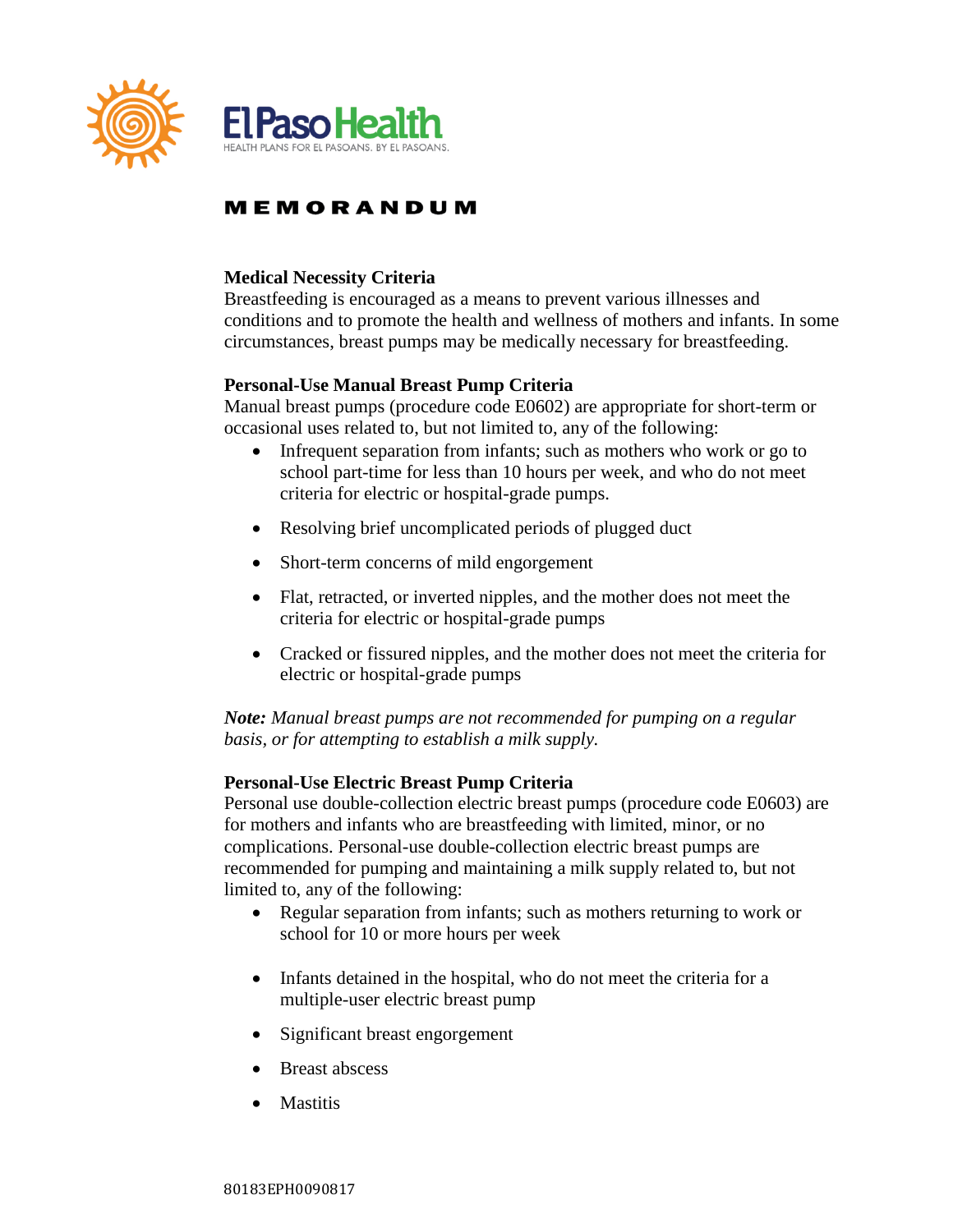

 If the mother is to receive short-term treatment with medication or therapies that may be transmitted through breast milk, but she wishes to maintain her milk supply by pumping and discarding her milk in the interim

### **Hospital-Grade Electric Breast Pump Criteria**

Rental of a multiple-user, hospital-grade electric breast pump (procedure code E0604) is recommended for moderate to significant breastfeeding complications. Hospital-grade electric breast pumps are recommended for pumping related to, but not limited to, any of the following:

- Infants who cannot suck well, or have an uncoordinated swallow/suck reflex, due to respiratory disease or congenital disorder
- Infants diagnosed with failure to thrive, cardiac problems, or other special needs
- Infants who are chronically ill
- Infants of low birth-weight with increased nutritional needs
- Infants with severe feeding or digestive problems, as described by the provider in documentation
- Prematurity (less than 37 weeks gestation)
- Multiple births (e.g., twins, triplets, etc.)
- Long-term separation of mother and infant due to hospitalization
- Mothers experiencing conditions affecting their milk production, or lowmilk supply, as described in documentation by the prescribing provider familiar with the client
- Mothers needing to induce lactation for establishing their milk supply, but are unable to do so without a hospital-grade breast pump

*Note: A closed-system pump requires a personal-use milk collection pump kit, included in the rental, but to be kept by the individual and not for return with the pump.*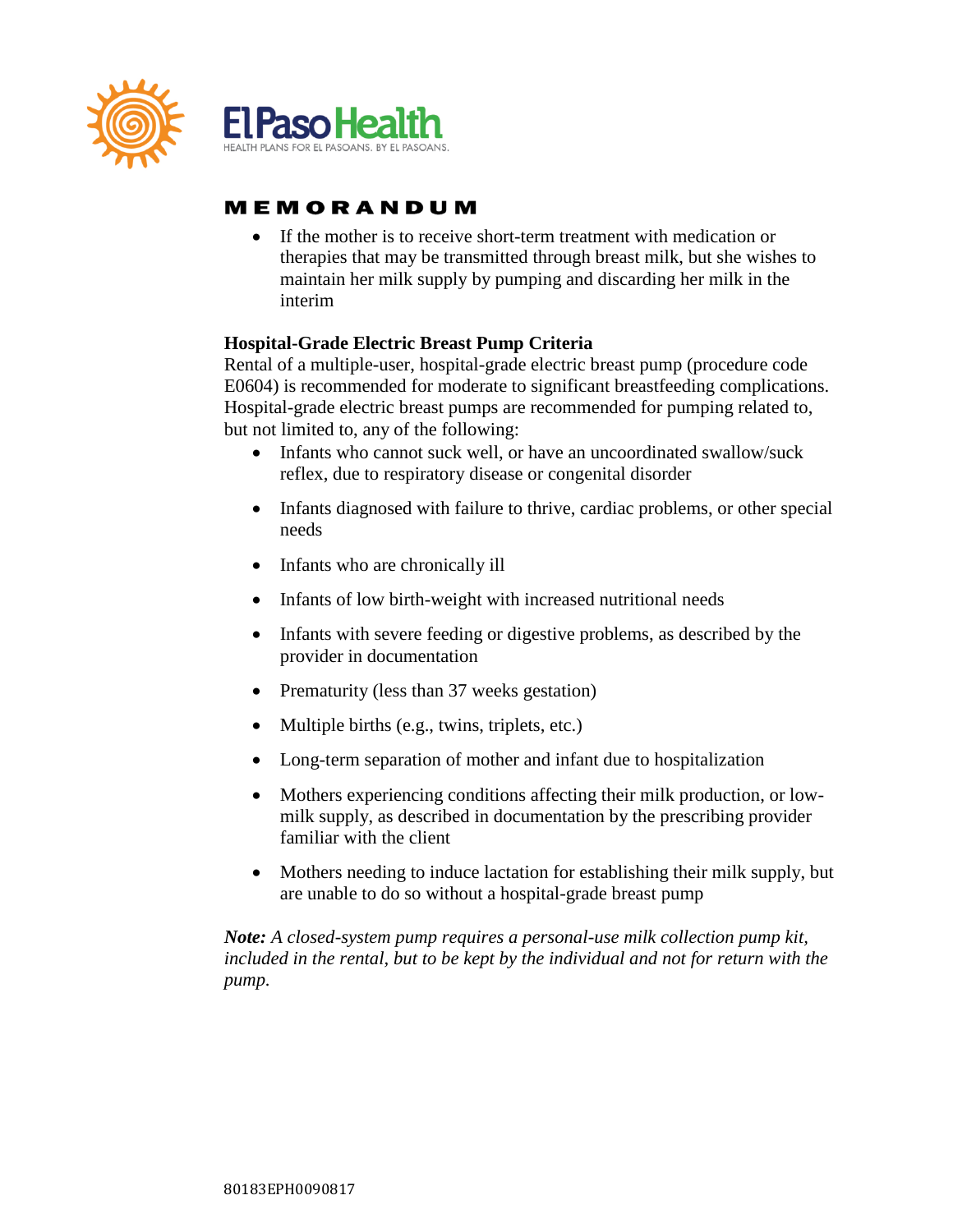

#### **Limitations**

Breast pumps and related parts will be limited as follows:

| <b>Procedure Codes</b>                                                                                              | Limitation                                                                          |
|---------------------------------------------------------------------------------------------------------------------|-------------------------------------------------------------------------------------|
| $E062^*$ , $E0603^*$                                                                                                | Once within 12 Months from the date of birth                                        |
| E0604*                                                                                                              | three 90-day rentals within 12 months from the date<br>of birth                     |
| A4281, A4282, A4283,<br>A4284, A4285, A4286                                                                         | Each part - up to 2 times within 12 months from the<br>breast pump date of purchase |
| *Only one of these procedure codes may be reimbursed when submitted for the<br>same date of service by any provider |                                                                                     |

Procedure codes E0602 and E0603 will be denied when submitted within the same calendar month as procedure code E0604.

Procedure code E0602 will be denied when submitted within one year from procedure code E0603, any provider.

| All breast pump parts must be billed with modifier U8: |
|--------------------------------------------------------|
|--------------------------------------------------------|

| <b>Modifier</b> | <b>Additional Information</b>                          |
|-----------------|--------------------------------------------------------|
| U8              | Modifier U8 identifies the replacement of a part for a |
|                 | breast pump                                            |

Replacement part procedure codes will be denied when submitted for the same date of service as a breast pump.

If the breast pump was not purchased by Texas Medicaid and requires replacement parts, the following documentation of a client-owned device must be submitted:

- Purchase date
- Serial number
- Purchasing entity of the device
- Copy of the receipt, if available

*Note: Parts for a hospital-grade electric breast pump (procedure code E0604), and routine servicing and all necessary repairs to ensure the unit remains functional for the client's needs, are included in the rental of the pump and is the responsibility of the DME supplier.*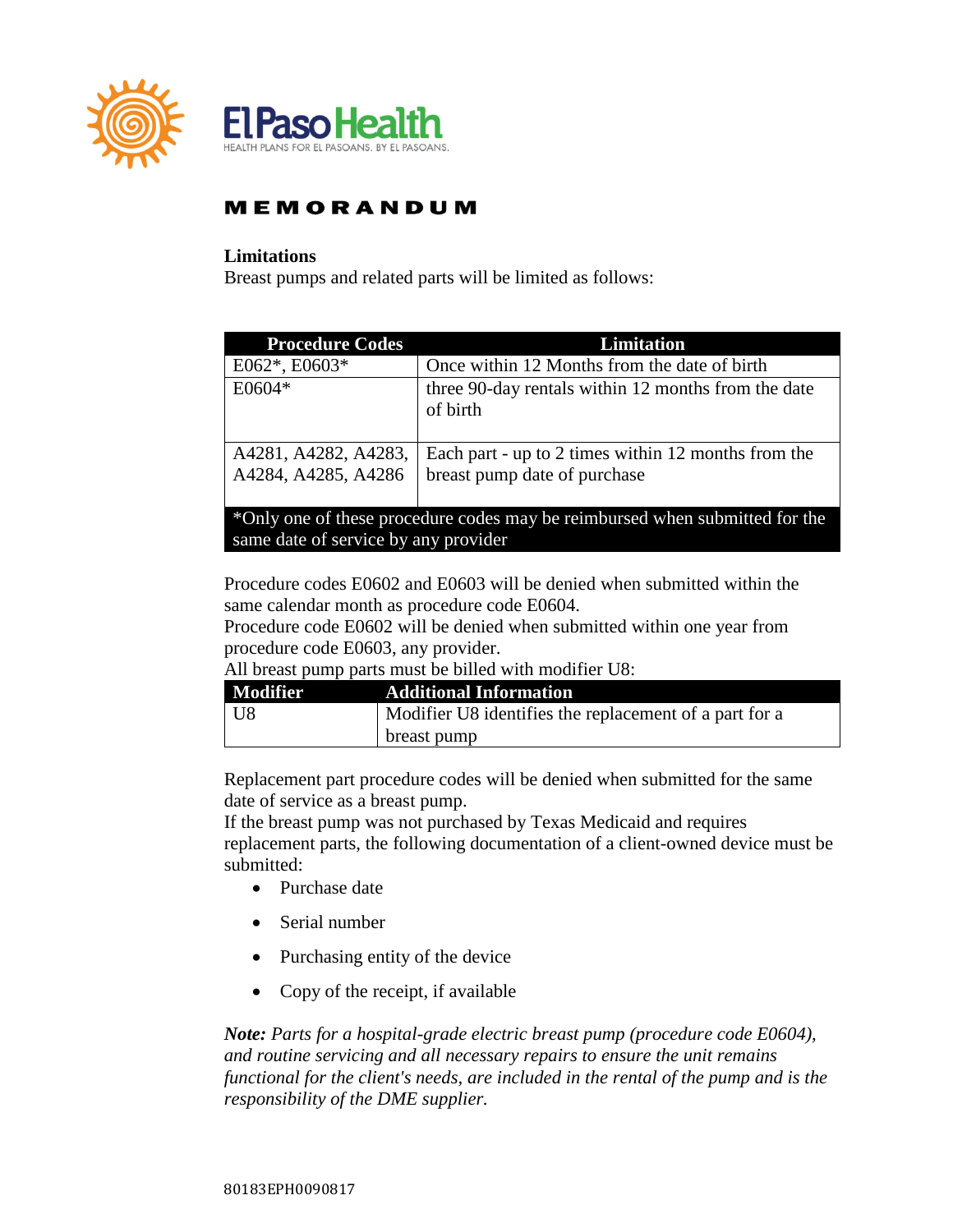

### **Prior Authorization Requirements**

Prior authorization requests must include the following:

- Texas Standardized Prior Authorization Form prescribing the durable medical equipment, signed and dated by the prescribing provider familiar with the client. A Telephonic Prior Authorization is also accepted.
- The prescribing provider must provide correct and complete information on the form, including accurate medical necessity of the equipment requested.

To complete the prior authorization process, the DME provider must submit the completed Texas Standardized Prior Authorization Form and submit to El Paso Health Services Utilization Department via fax or web portal.

### **Personal-Use Breast Pump (Manual and Electric) Prior Authorization Requirements**

Prior authorization will not be required for the initial purchase of a manual or electric personal-use breast pump. Prior authorization will be required for the replacement of a manual or electric personal-use breast pump due to damage or loss, within 12 months from the purchase date.

Requests for the replacement of a Texas Medicaid purchased personal-use breast pump (procedure code E0602 or E0603) must include the following documentation:

- A statement from the provider describing the loss or damage and what measures will be taken to prevent reoccurrence
- A copy of the police or fire report, when appropriate. The report must also be maintained in the client's medical record.

*Note: HHSC or its designee reserves the right to request additional documentation about the need for replacement when there is evidence of abuse or neglect to equipment by the client, client's family, or caregiver. Requests for replacement when there is documented proof of abuse or neglect will not be approved.*

#### **Hospital-Grade Electric Breast Pump Prior Authorization Requirements**

Requests may be considered for 90-day increments only. A maximum of 3 priorauthorized 90-day increments will be allowed within the 12 months following birth. The prescribing provider familiar with the client must identify pumping as the mother's primary method for expressing her breastmilk, and must include a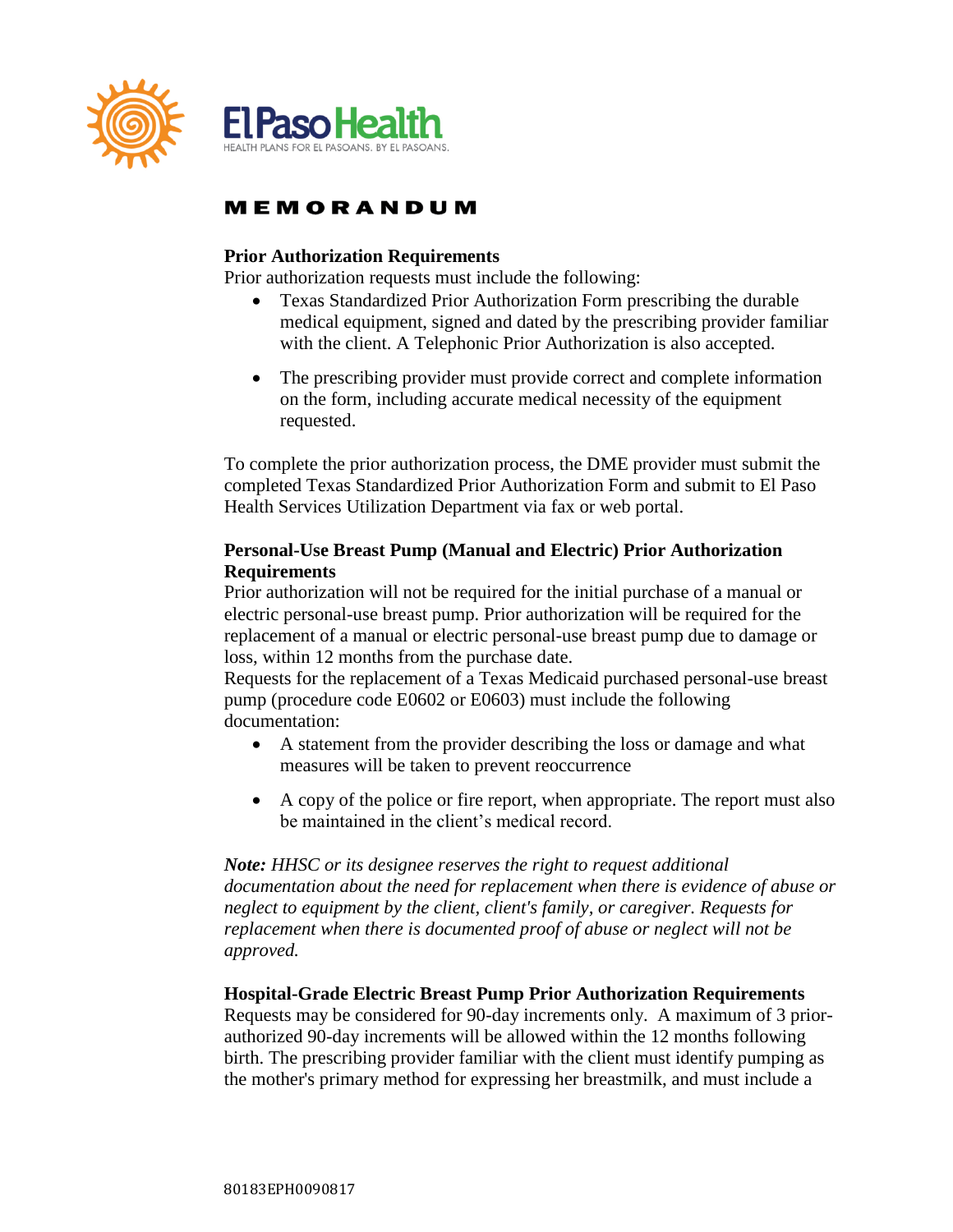

statement that clearly describes the infant's medical necessity. Medically necessary conditions may include the following:

- Short-bowel syndrome
- Severe malabsorption syndromes
- Severe feeding intolerances or immunological deficiencies
- Clients who no longer qualify for the continued rental of a hospital-grade breast pump may still qualify for the purchase of a breast pump as outlined in this article.
- A hospital-grade electric breast pump will be considered purchased and owned by the client when the monthly payments for rental, through the same provider, equals the purchase cost for the equipment. The following will be required:
- The DME provider must notify the client when the rental equipment is considered purchased due to an extended rental. Proof of ownership must be provided to the client by the DME provider.
- Proof of client ownership of the device is required for reimbursement of replacement parts
- A statement from the DME provider indicating the make and model of the client-owned device, along with proof of client ownership, must be submitted with claim appeals for reimbursement of parts. A hospital-grade breast pump that has been purchased due to extended rental is anticipated to last the minimum timeframe indicated by the manufacturer's warranty.

### **Replacement Parts Prior Authorization Requirements**

Prior authorization will not be required for up to 2 replacements of each part within 12 months from the breast pump's date of purchase.

Prior authorization will be required when the maximum limitation of 2 will be exceeded.

• Requests must be submitted with appropriate documentation to support the need for additional replacement parts on the Texas Standardized Prior Authorization Form